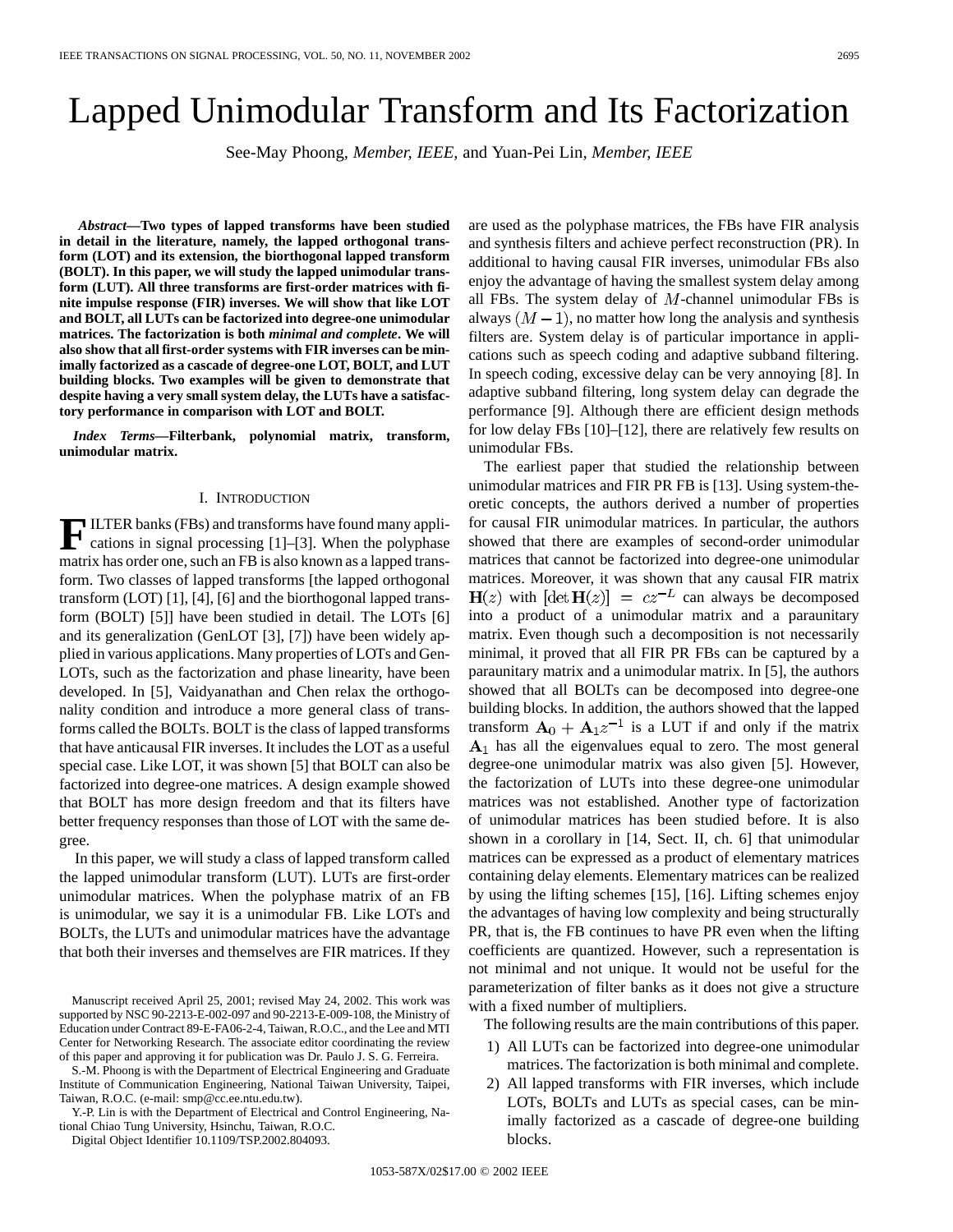- 3) There do not exist any set of finite-degree unimodular matrices that form the building blocks of all unimodular matrices.
- 4) All factorable unimodular matrices can be captured using orthogonal matrices and unit-delay lifting matrices.
- 5) There do not exist linear-phase unimodular FBs with equal filter length.
- 6) Two examples demonstrate that despite having a very small system delay, we are able to i) design LUT with stopband attenuation comparable with that of LOTs and BOLTs ii) obtain a satisfactory coding performance.

#### *A. Paper Outline*

In Section II, we will first review some results from [5] and [13]. Then, we will show that we cannot have linear-phase unimodular FBs with equal filter length. The factorization theorem of LUTs is presented in Section III. In Section IV, we consider unimodular matrices of higher order. We first give a class of undecomposable unimodular matrices. Then, we show that factorable unimodular matrices, not restricting to first order, can be completely parameterized in terms of orthogonal matrices and unit-delay lifting matrices. In Section V, we will show that all lapped transforms with FIR inverse can be minimally factorized into degree-one building blocks. Section VI gives two examples to demonstrate the potential applications of LUTs. A conclusion is given in Section VII. Parts of the results in this paper have been presented in [17].

#### *B. Notations and Definitions*

Boldfaced upper and lower case letters are used to denote matrices and vectors, respectively. All matrices and vectors are  $M \times M$  and  $M \times 1$ , respectively. For a causal polynomial  $\mathbf{A}(z) = \mathbf{A}_0 + \mathbf{A}_1 z^{-1} + \cdots + \mathbf{A}_N z^{-N}$  with  $\mathbf{A}_N \neq \mathbf{0}$ , its *order* is equal to N, whereas its *degree* is the minimum number of delay required to realize the matrix. For example, the matrix  $A(z) = A_0 + A_1 z^{-1}$  has order one, whereas its degree is equal to the rank of  $A_1$ . An implementation of a polynomial matrix is said to be *minimal* if it uses the minimum number of delays needed to implement the matrix. A representation or structure is said to be *complete* for a certain class of matrices if every matrix in that class can be expressed in such a representation.

The first-order matrix  $\mathbf{A}(z) = \mathbf{A}_0 + \mathbf{A}_1 z^{-1}$ , will be called the *lapped transform*. It is well known that such a matrix has an FIR inverse if and only if its determinant is  $det[\mathbf{A}(z)] = cz^{J}$  for some nonzero constant  $c$  and integer  $J$ . The lapped transform  $A(z)$  is a BOLT if it has an anticausal inverse [5]. Moreover, if the coefficients of BOLT satisfy  $\mathbf{A}_0^T \mathbf{A}_1 = \mathbf{0}$  and  $\mathbf{A}_0^T \mathbf{A}_0 +$  $A_1^T A_1 = I$ , then it is a LOT [4], [6]. Both the BOLTs and LOTs have been studied in detail [1], [5], [6], [19].

#### II. PROPERTIES OF UNIMODULAR MATRICES AND LUT

A causal matrix  $A(z)$  is unimodular if its determinant  $det[\mathbf{A}(z)] = c$  for some nonzero constant. The inverse of a causal unimodular matrix is also causal unimodular. When the first-order matrix

$$
\mathbf{A}(z) = \mathbf{A}_0 + \mathbf{A}_1 z^{-1} \tag{1}
$$

is unimodular, it is called the LUT. Many useful properties of unimodular matrices can be found in [1], [5], and [13]. In this section, we will first review some results from [5] and [13] that are useful for later discussions. Then some new results will be stated.

### *A. Some Known Results From [5] and [13]*

Parts of the results on unimodular matrices from [5] and [13] will be given later. For proofs and more results see [5] and [13].

*Theorem 1:* Let  $\mathbf{A}(z) = \mathbf{A}_0 + \mathbf{A}_1 z^{-1} + \cdots + \mathbf{A}_N z^{-N}$  with  $A_N \neq 0$  be unimodular. Then, we have i) that  $A_N$  is singular and ii) that  $A_0$  is nonsingular.

*Theorem 2:* The degree-one matrix

$$
\mathbf{I} - \mathbf{u}\mathbf{v}^{\dagger} + z^{-1}\mathbf{u}\mathbf{v}^{\dagger}
$$

is unimodular if and only if  $v^{\dagger}u = 0$ , and more generally, the order-one matrix

$$
\mathbf{I} - \mathcal{U}\mathcal{V}^{\dagger} + z^{-1}\mathcal{U}\mathcal{V}^{\dagger} \tag{2}
$$

where U and V are  $M \times \rho$  matrices with rank  $\rho$ , is a degree- $\rho$ matrix having FIR inverse if and only if  $V^{\dagger}U$  has all eigenvalues equal to zero or one. Moreover, the degree- $\rho$  matrix in (2) is unimodular if and only if  $V^{\dagger}U$  has all eigenvalues equal to zero.

As a result of Theorem 1, we can also express the unimodular matrix in (2) as

$$
(\mathbf{I} - \mathcal{U}\mathcal{V}^{\dagger})(\mathbf{I} + z^{-1}\mathcal{U}\mathcal{V}^{\dagger}).
$$

Thus, it is also true (see [5, Ex. 5.4]) that  $(I + z^{-1}U V^{\dagger})$  is unimodular if and only if  $V^{\dagger}U$  has all eigenvalues equal to zero. In particular, the degree-one matrix  $\mathbf{I} + \mathbf{u}\mathbf{v}^{\dagger}z^{-1}$  is unimodular if and only if  $\mathbf{v}^{\dagger} \mathbf{u} = 0$ . In this paper, we will use  $\mathbf{I} + \mathbf{u} \mathbf{v}^{\dagger} z^{-1}$ as the building block because it gives a neater expression. All the derivations in Section III can also be done using  $\mathbf{I} - \mathbf{u}\mathbf{v}^{\dagger} +$  $z^{-1}$ uv<sup>†</sup> as the building block. Though all LUTs are factorable, as we will show in Section III, there are higher order unimodular matrices that cannot be decomposed into degree-one building block. One such example was given in [5]

$$
\begin{pmatrix} 1 & 0 \ z^{-2} & 1 \end{pmatrix}.
$$
 (3)

It was shown [5] that the matrix in (3) is unimodular and that it cannot be decomposed into degree-one building blocks.

## *B. Existence of Linear Phase Unimodular FBs With Equal Filter Length*

In [20], it was shown that there exist nontrivial linear-phase paraunitary FBs when the number of channels  $M > 2$ . Let  $\mathbf{E}(z) = \sum_{i=0}^{N} \mathbf{E}_i z^{-i}$  be the polyphase matrix. The class of linear phase paraunitary FBs derived in [20] satisfy the symmetry constraint

$$
\mathbf{E}_{N-i} = \mathbf{D}\mathbf{E}_i \mathbf{J} \tag{4}
$$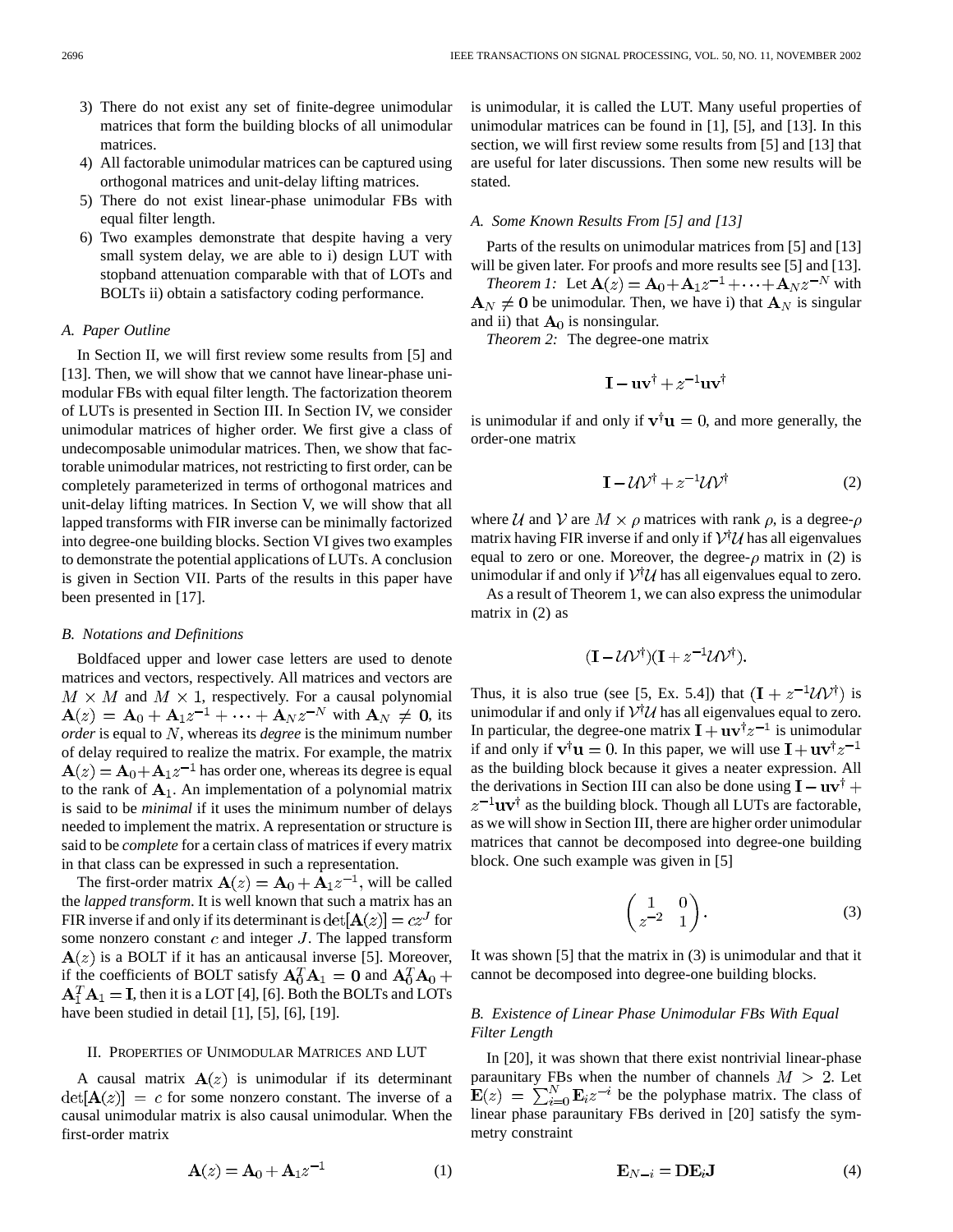

Fig. 1. Implementation of (a) a degree-one unimodular matrix  $D(z)$  and the inverse  $D^{-1}(z)$ . Here, the vectors satisfy  $v^{\dagger}u = 0$ .

where  $D$  is a diagonal matrix with  $\pm 1$  diagonal entries, and  $J$ is the  $M \times M$  reversal matrix

$$
\mathbf{J} = \begin{pmatrix} 0 & \dots & 0 & 1 \\ 0 & \dots & 1 & 0 \\ \vdots & \dots & \vdots & \vdots \\ 1 & \dots & 0 & 0 \end{pmatrix}.
$$

Note that all linear-phase FBs with filter length equal to  $kM(k)$ integer) satisfy this constraint. When  $M$  is even, it was shown [20] that minimal factorization theorem exists for such matrices. We may ask if there are unimodular FBs satisfying the linearphase constraint (4). The answer is, unfortunately, no. To see this, note that (4) implies that the ranks of  $\mathbf{E}_N$  and  $\mathbf{E}_0$  are the same. This contradicts the fact that for a unimodular FB,  $E_0$  is nonsingular, and  $\mathbf{E}_N$  is singular. Therefore, we conclude that *there does not exist any unimodular FB satisfying the linearphase constraint* (4).

#### III. FACTORIZATION OF LUT

We will first derive the most general degree-one unimodular matrix and then show that all LUTs can be factorized into these building blocks. From Theorem 1, we know that the unimodular matrix  $A(z) = A_0 + A_1 z^{-1}$  can always be written as  $A_0[I +$  $\mathbf{P}z^{-1}$ . The matrix  $\mathbf{A}(z)$  has degree one if and only if P has rank one. Since **P** has rank one,  $P = uv^{\dagger}$  for some nonzero  $M \times 1$  vectors **u** and **v**. From Section II-A, we know that  $[I +]$  $\mathbf{u} \mathbf{v}^{\dagger} z^{-1}$  is unimodular if and only if  $\mathbf{v}^{\dagger} \mathbf{u} = 0$ . Hence, the most general degree-one unimodular matrix is a cascade of a nonsingular matrix  $A_0$  and a building block  $D(z)$  of the form

$$
\mathbf{D}(z) = \mathbf{I} + \mathbf{u}\mathbf{v}^{\dagger}z^{-1}, \quad \mathbf{v}^{\dagger}\mathbf{u} = 0.
$$
 (5)

Its inverse is given by  $D^{-1}(z) = D(-z) = I - uv^{\dagger} z^{-1}$ , which is also a degree-one unimodular system. The implementations of  $D(z)$  and its inverse using one delay are shown in Fig. 1. Using  $D(z)$  as a building block, we are now ready to show the factorization of LUTs.

*Theorem 3:* The  $M \times M$  matrix  $\mathbf{A}(z) = \mathbf{A}_0 + \mathbf{A}_1 z^{-1}$  is a degree- $\rho$  LUT if and only if it can be expressed as

$$
\mathbf{A}(z) = \mathbf{A}_0 \mathbf{D}_0(z) \mathbf{D}_1(z) \dots \mathbf{D}_{\rho-1}(z) \tag{6}
$$

where  $D_i(z) = I + \mathbf{u}_i \mathbf{v}_i^{\dagger} z^{-1}$ , and  $\mathbf{A}_0$  is nonsingular. The vectors  $\mathbf{u}_i$  and  $\mathbf{v}_i$  are such that i) both  $\mathbf{U} = [\mathbf{u}_0 \quad \mathbf{u}_1 \quad \dots \quad \mathbf{u}_{\rho-1}]$  and  $V = [v_0 \ v_1 \ ... \ v_{\rho-1}]$  have full rank, and ii) their product satisfies (here " $\times$ " denotes the don't-care term)

$$
\mathbf{V}^{\dagger}\mathbf{U} = \begin{pmatrix} 0 & 0 & 0 & \dots & 0 \\ \times & 0 & 0 & \dots & 0 \\ \times & \times & 0 & \dots & 0 \\ \vdots & \vdots & \vdots & \ddots & \vdots \\ \times & \times & \times & \dots & 0 \end{pmatrix} . \tag{7}
$$

*Proof:* If  $A(z)$  can be expressed as the product in (6) and (7), it is not difficult to verify that it is a degree- $\rho$  LUT. The LUT matrix will have the form of  $A_0(I + UV^{\dagger}z^{-1})$ . Suppose that  $A(z)$  is an LUT; then, it can be rewritten as  $A(z) =$  $A_0[I + Pz^{-1}]$ . As  $A(z)$  has degree  $\rho$ , the rank of P is also  $\rho$ . Therefore, there exist  $M \times \rho$  full rank matrices  $\widetilde{U}$  and  $\widetilde{V}$  such that  $\mathbf{P} = \widetilde{\mathbf{U}} \widetilde{\mathbf{V}}^{\dagger}$ . From Section II-A, we know that the  $\rho \times \rho$  matrix  $V^{\dagger}U$  has all the eigenvalues equal to zero. Using Schur's unitary triangularization theorem, we can find a  $\rho \times \rho$  unitary matrix  **such that** 

$$
\mathbf{T}^{\dagger }\widetilde{\mathbf{V}}^{\dagger }\widetilde{\mathbf{U}}\mathbf{T}=\triangle
$$

for some lower triangular matrix  $\triangle$  with all the diagonal elements equal to zero. Letting  $U = UT$  and  $V = VT$ , one can verify that

$$
\mathbf{I} + \mathbf{P}z^{-1} = \mathbf{I} + \widetilde{\mathbf{U}}\widetilde{\mathbf{V}}^{\dagger}z^{-1}
$$
  
=\mathbf{I} + \mathbf{U}\mathbf{V}^{\dagger}z^{-1}  
=\left[\mathbf{I} + \mathbf{u}\_0\mathbf{v}\_0^{\dagger}z^{-1}\right] \dots \left[\mathbf{I} + \mathbf{u}\_{\rho-1}\mathbf{v}\_{\rho-1}^{\dagger}z^{-1}\right]

where the vectors  $u_i$  and  $v_i$  are obtained from  $U =$  $[\mathbf{u}_0 \quad \mathbf{u}_1 \quad \dots \quad \mathbf{u}_{\rho-1}]$  and  $\mathbf{V} = [\mathbf{v}_0 \quad \mathbf{v}_1 \quad \dots \quad \mathbf{v}_{\rho-1}].$ Note that the number of degree-one building blocks in the factorization (6) is equal to  $\rho$ , which is the degree of the LUT. Hence, such a factorization is minimal.  $\triangle\triangle\triangle$ 

From (6), the inverse of LUT can be expressed as

$$
\mathbf{A}^{-1}(z) = \mathbf{D}_{\rho-1}(-z) \dots \mathbf{D}_1(-z) \mathbf{D}_0(-z) \mathbf{A}_0^{-1}.
$$

Although the inverse  $A^{-1}(z)$  is also unimodular, its order is, in general, higher than one when  $\rho > 1$ . It is not difficult to show that  $A^{-1}(z)$  also has order one if and only if the vectors  $u_i$  and  $v_i$  satisfy

$$
\mathbf{V}^{\dagger}\mathbf{U} = \begin{pmatrix} 0 & \times & \times & \cdots & \times \\ 0 & 0 & \times & \cdots & \times \\ 0 & 0 & 0 & \cdots & \times \\ \vdots & \vdots & \vdots & \ddots & \vdots \\ 0 & 0 & 0 & \cdots & 0 \end{pmatrix}.
$$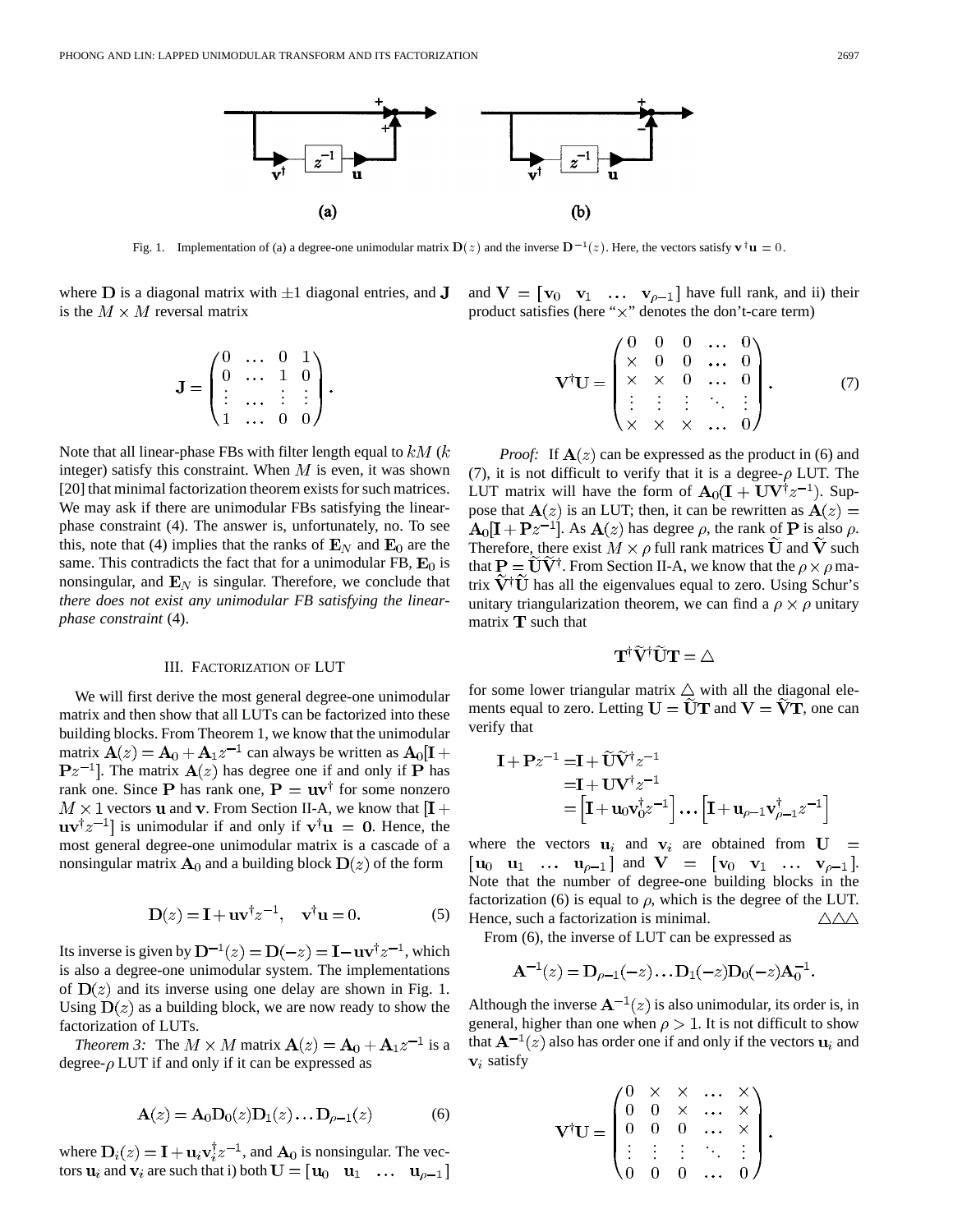Combining the above result and (7), we conclude that both  $A(z)$ and  $\mathbf{A}^{-1}(z)$  are LUTs if and only if the vectors  $\mathbf{u}_i$  and  $\mathbf{v}_j$  are orthogonal, that is,  $V^{\dagger}U = 0$ .

*A note on the degree of cascade of unimodular systems:* It is well known if we cascade two causal paraunitary matrices of degree  $\rho_1$  and  $\rho_2$ , the resulting system is a causal paraunitary system with degree  $(\rho_1 + \rho_2)$ . The same is true for the class of causal FIR matrix with anticausal FIR inverse (CAFACAFI) [5]. The LOT is a member of the paraunitary family, and the BOLT belongs to the CAFACAFI class. Therefore, cascading degree-one LOT and BOLT building blocks always results in systems with higher degree. For unimodular matrices, this is no longer true. For example, if we cascade two degree-one unimodular system, namely,  $\mathbf{D}(z)$  as in (5) and  $\mathbf{D}(-z)$ , the resulting system is the identity matrix, which has a degree of zero. Therefore, cascading more unimodular systems does not always result in an unimodular system with a higher degree. However, in the LUT case, the degree-one system  $D_i(z)$  in (6) cannot cancel itself since the vector sets  $\{u_i\}$  and  $\{v_i\}$  are both linearly independent sets.

*Degrees of freedom:* Any  $M \times M$  degree- $\rho$  LUT system is characterized by (6). The constant matrix  $\mathbf{A}_0$  has  $M^2$  elements, and the  $2\rho$  vectors  $\mathbf{u}_i$  and  $\mathbf{v}_i$  have  $2M\rho$  elements, but there are  $0.5\rho(\rho+1)$  constraints in (7). Therefore, the degrees of freedom are given by  $M^2 + 2M\rho - 0.5\rho(\rho + 1)$ .

*Factorization using a different degree-one building block:* In [5], a different degree-one unimodular system is introduced. It has the form

$$
\widehat{\mathbf{D}}(z) = \mathbf{I} - \mathbf{u}\mathbf{v}^{\dagger} + \mathbf{u}\mathbf{v}^{\dagger}z^{-1}, \quad \mathbf{v}^{\dagger}\mathbf{u} = 0.
$$

Comparing  $\hat{D}(z)$  with  $D(z)$  in (5), one can verify that  $\hat{D}(z)$  =  $(I - uv^{\dagger})D(z)$ . Using an approach similar to the proof of Theorem 3, one can also factorize LUTs in terms of  $\mathbf{D}(z)$ . It is not difficult to show that  $\mathbf{A}(z) = \mathbf{A}_0 + \mathbf{A}_1 z^{-1}$  is a degree- $\rho$  LUT if and only if

$$
\mathbf{A}(z) = \mathbf{A}(1)\widehat{\mathbf{D}}_0(z)\widehat{\mathbf{D}}_1(z)\dots \widehat{\mathbf{D}}_{\rho-1}(z)
$$

where  $\widehat{\mathbf{D}}_k(z) = \mathbf{I} - \mathbf{u}_k \mathbf{v}_k^{\dagger} + \mathbf{u}_k \mathbf{v}_k^{\dagger} z^{-1}$ , and the vectors  $\mathbf{u}_k$  and  $v_k$  satisfy the relation given in (7).

#### IV. HIGHER ORDER UNIMODULAR MATRICES

From Section III, we know that all first-order unimodular matrices (LUTs) are factorable. For higher order unimodular matrices, there are examples that are not factorable. For example, see the unimodular matrix in (3). In the following, we will first show that in fact, we can never capture all unimodular matrices with any set of finite-degree unimodular matrices. Then, we will show that we can capture the class of factorable unimodular matrices, not restricting to first-order, with orthogonal matrices and unit-delay lifting matrices.

# *A. Class of Undecomposable Unimodular Matrices*

Consider the following matrix:

$$
G(z) = I + ab^{\dagger} z^{-L}
$$

where  $\mathbf{b}^{\dagger} \mathbf{a} = 0$ , and  $L \geq 2$ . One can verify that  $\mathbf{G}(z)$  is unimodular and that its inverse is given by  $I - ab^{\dagger}z^{-L}$ . Its degree is equal to L. We will show that  $G(z)$  cannot be minimally decomposed into any unimodular matrices of degree  $\lt L$ . Suppose that

$$
\mathbf{G}(z) = \mathbf{G}_0(z)\mathbf{G}_1(z) \tag{8}
$$

where  $G_0(z)$  and  $G_1(z)$  are unimodular matrices with degree equal to  $L_0$  and  $L_1$ , respectively. Using minimality, we have  $L_0 + L_1 = L$ . To avoid triviality, we assume that  $1 \leq L_0$ , . Let the inverse of with  $C_k \neq 0$ . Then,  $G_0^{-1}(z)$  is unimodular, and hence, its first coefficient  $C_0$  is nonsingular. Moreover, its order satisfies  $k \leq$  degree of  $\mathbf{G}_0^{-1}(z) = L_0 \leq L - 1$ , where we have used the fact that for any invertible square matrix, its inverse has the same degree [13]. From (8), we have

$$
\left(\mathbf{C}_0+\mathbf{C}_1z^{-1}+\cdots+\mathbf{C}_kz^{-k}\right)\left(\mathbf{I}+\mathbf{a}\mathbf{b}^\dagger z^{-L}\right)=\mathbf{G}_1(z).
$$

As the degree of  $G_1(z)$  is  $L_1 \leq L-1$ , the order of  $G_1(z) \leq L-1$ . From the previous equation, if we compare the coefficients of the term  $z^{-L}$ , we get

$$
C_0a=0.
$$

As a is a nonzero vector, this contradicts the fact that  $C_0$  is nonsingular. Therefore,  $G(z)$  cannot be decomposed into any unimodular matrix of smaller degree. As  $L$  can be any integer, the matrix  $G(z)$  can have an arbitrary degree. We conclude that there do not exist any set of finite-order unimodular matrices that forms a building block for all unimodular matrices.

# *B. Parameterization of Factorable Unimodular Matrices Using Orthogonal and Unit-Delay Lifting Matrices*

It is well known [1] that all paraunitary matrices can be decomposed as degree-one building blocks. They can also be parameterized in terms of orthogonal matrices and diagonal matrices with a single delay. Define the unit-delay matrix

$$
\Lambda(z) = \begin{pmatrix} 1 & 0 & \cdots & 0 \\ 0 & 1 & \cdots & 0 \\ \vdots & \vdots & \ddots & \vdots \\ 0 & 0 & \cdots & z^{-1} \end{pmatrix}.
$$

Then, all paraunitary matrices  $E(z)$  can be expressed as

$$
\mathbf{E}(z) = \mathbf{T}_0 \mathbf{\Lambda}(z) \mathbf{T}_1 \mathbf{\Lambda}(z) \mathbf{T}_2 \dots \mathbf{\Lambda}(z) \mathbf{T}_J
$$

for some orthogonal matrices  $\mathbf{T}_i$ . Similarly, it was shown ([5, Fig. 6 and  $(27)$ ])<sup>1</sup> that all factorable CAFACAFI matrices can be expressed in the previous form with  $\mathbf{T}_i$  being nonsingular matrices. In the following, we will derive a similar parameterization of factorable unimodular matrices.

Consider the degree-one building block  $\mathbf{D}(z)$  in (5). By simple normalization, we can express the building block using unit-norm vectors

$$
\mathbf{D}_i(z) = \mathbf{I} + \lambda_i \mathbf{u}_i \mathbf{v}_i^{\mathsf{T}} z^{-1} \tag{9}
$$

<sup>1</sup>Although it was derived only for BOLT in [5], it can easily be generalized to the class of factorable CAFACAFI matrices.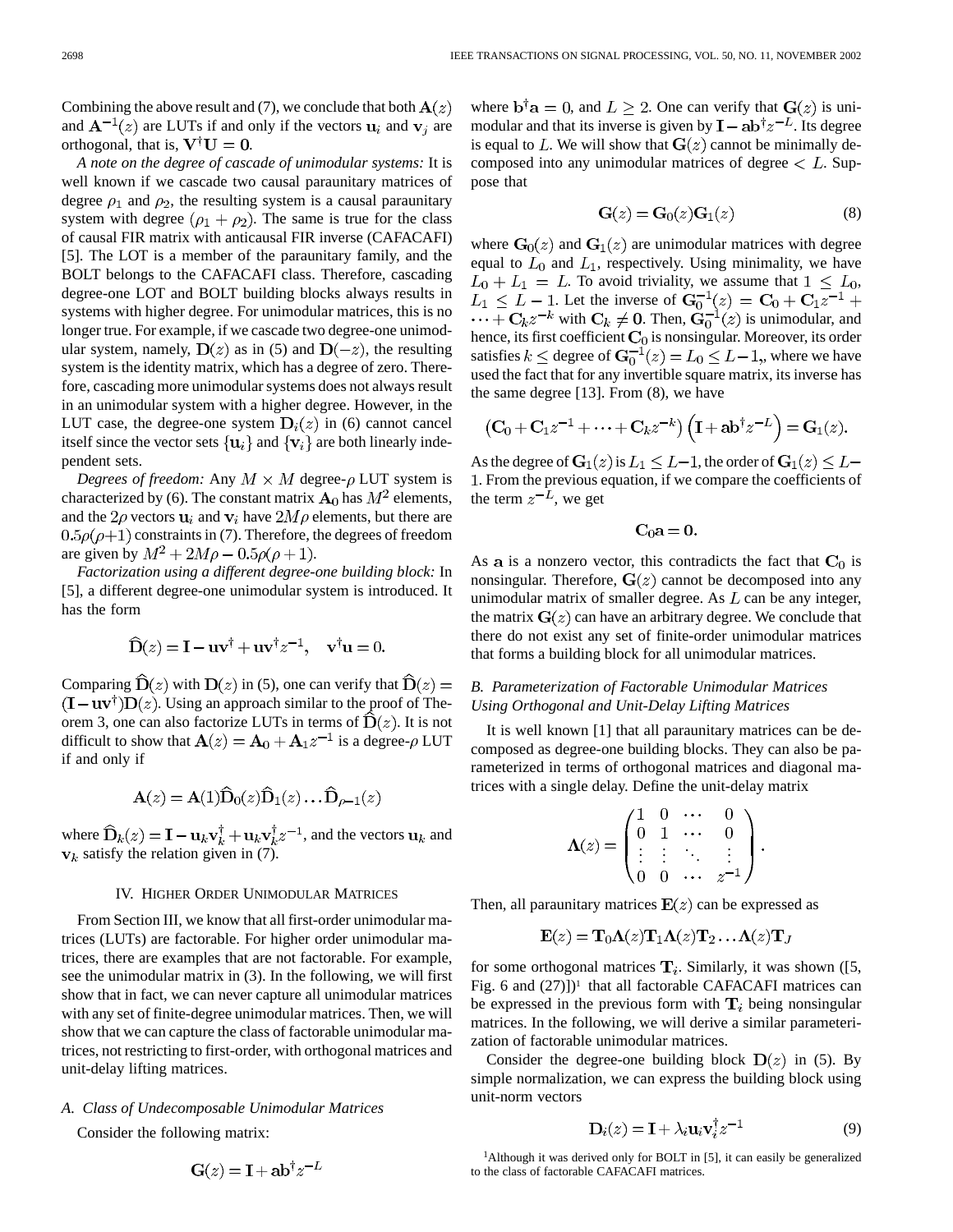where  $\lambda_i$  are nonzero scalars, and  $\mathbf{u}_i$  and  $\mathbf{v}_i$  are unit-norm vectors such that  $\mathbf{v}_i^{\mathsf{T}} \mathbf{u}_i = 0$ . As  $\mathbf{u}_i$  and  $\mathbf{v}_i$  are orthonormal vectors, we can always form the unitary matrix  $\tilde{\mathbf{T}}_i$  $[\mathbf{t}_0 \dots \mathbf{t}_{M-3} \mathbf{v}_i \mathbf{u}_i]$ . Using  $\mathbf{\tilde{T}}_i$ , we can rewrite  $\mathbf{D}_i(z)$  as

$$
\mathbf{D}_{i}(z) = \mathbf{I} + \lambda_{i} z^{-1} \tilde{\mathbf{T}}_{i} \times \begin{pmatrix} \mathbf{0}_{M-1 \times M-2} & \mathbf{0}_{M-1 \times 1} & \mathbf{0}_{M-1 \times 1} \\ \mathbf{0}_{1 \times M-2} & 1 & 0 \end{pmatrix} \tilde{\mathbf{T}}_{i}^{\dagger} = \tilde{\mathbf{T}}_{i} \theta_{i}(z) \tilde{\mathbf{T}}_{i}^{\dagger}
$$

where the matrix  $\theta_i(z)$  is given by

$$
\theta_i(z) = \begin{pmatrix} 1 & 0 & \cdots & 0 & 0 \\ 0 & 1 & \cdots & 0 & 0 \\ \vdots & \vdots & \ddots & \vdots & \vdots \\ 0 & 0 & \cdots & 1 & 0 \\ 0 & 0 & \cdots & \lambda_i z^{-1} & 1 \end{pmatrix}.
$$

Note that  $\theta_i(z)$  is an elementary row operation matrix with a delay element. Its inverse is  $\theta_i(-z)$ . The matrix  $\theta_i(z)$  is therefore also unimodular. As  $\theta_i(z)$  can be implemented using a lifting with a single delay, it will be called a unit-delay lifting matrix. Suppose that  $A(z)$  is a unimodular matrix that can be factorized in terms of degree-one building blocks, that is

$$
\mathbf{A}(z) = \mathbf{A}_0 \mathbf{D}_0(z) \dots \mathbf{D}_{J-1}(z). \tag{10}
$$

Then, using the above derivation in (10),  $A(z)$  can be rewritten as the following cascade form:

$$
\mathbf{A}(z) = \mathbf{T}_0 \theta_0(z) \mathbf{T}_1 \theta_1(z) \dots \mathbf{T}_{J-1} \theta_{J-1}(z) \mathbf{T}_J \tag{11}
$$

where  $\mathbf{T}_0$  is a nonsingular matrix, and  $\mathbf{T}_i$  for  $i \geq 1$  are unitary matrices. This cascade form is shown in Fig. 2. On the other hand, if a matrix can be implemented using Fig. 2, it is clearly a unimodular matrix. Moreover, each section can be rewritten as  $\mathbf{T}_i \theta_i(z) \mathbf{T}_i^{\dagger}$  for some unitary  $\mathbf{T}_i$ . Therefore, any unimodular matrix of the form (11) can be factorized as in (10). In other words, Fig. 2 captures all degree- $J$  factorable unimodular matrices.

#### V. LAPPED TRANSFORMS WITH FIR INVERSES

In this section, we will first compare the three classes of first-order systems, namely, LOTs [1], [4], [6], BOLTs [5], and LUTs. All of these transforms are first-order matrices with FIR inverses. Then, we will show that using three different degree-one matrices as building blocks, we are able to factorize any lapped transforms having FIR inverse. A summary on factorization theorems will be given at the end of the section.

The LOTs, BOLTs and LUTs can, respectively, be factorized into the following three different degree-one building blocks:

$$
\mathbf{B}_{k}(z) = \mathbf{I} - \mathbf{v}_{k}\mathbf{v}_{k}^{\dagger} + \mathbf{v}_{k}\mathbf{v}_{k}^{\dagger}z^{-1}, \quad \mathbf{v}_{k}^{\dagger}\mathbf{v}_{k} = 1; \n\mathbf{C}_{k}(z) = \mathbf{I} - \mathbf{u}_{k}\mathbf{v}_{k}^{\dagger} + \mathbf{u}_{k}\mathbf{v}_{k}^{\dagger}z^{-1}, \quad \mathbf{u}_{k}^{\dagger}\mathbf{v}_{k} = 1; \n\mathbf{D}_{k}(z) = \mathbf{I} - \mathbf{u}_{k}\mathbf{v}_{k}^{\dagger} + \mathbf{u}_{k}\mathbf{v}_{k}^{\dagger}z^{-1}, \quad \mathbf{u}_{k}^{\dagger}\mathbf{v}_{k} = 0.
$$

Note that  $B_k(z)$ ,  $C_k(z)$ , and  $D_k(z)$  are, respectively, degree-one LOT, BOLT, and LUT matrices. Combining our earlier results and those in [1], [4], and [5], we can conclude that the first-order degree- $\rho$  system  $\mathbf{A}(z) = \mathbf{A}_0 + \mathbf{A}_1 z^{-1}$  is



Fig. 2. Characterization of all degree- $J$  unimodular matrices using a nonsingular matrix  $T_0$  and unitary matrices  $T_i$   $(i \geq 1)$ .

- 1) an LOT if and only if  $A(z) = A(1)B_0(z)B_1(z)$  $...$ **B**<sub> $\rho-1$ </sub>(*z*), where the vectors **v**<sub>k</sub> are such that  $[\mathbf{v}_0 \quad \mathbf{v}_1 \quad \dots \quad \mathbf{v}_{\rho-1}]^{\dagger} [\mathbf{v}_0 \quad \mathbf{v}_1 \quad \dots \quad \mathbf{v}_{\rho-1}] = \mathbf{I}_{\rho}$ [1];
- 2) a BOLT if and only if  $A(z) = A(1)C_0(z)C_1(z)$  $\ldots$  C<sub>p-1</sub>(*z*), where the vectors  $u_k$  and  $v_k$  are such that  $\begin{bmatrix} \mathbf{v}_0 & \mathbf{v}_1 & \dots & \mathbf{v}_{\rho-1} \end{bmatrix}^{\dagger} \begin{bmatrix} \mathbf{u}_0 & \mathbf{u}_1 & \dots & \mathbf{u}_{\rho-1} \end{bmatrix} = \triangle$  for some lower triangular matrix with all diagonal elements equal to one [5];
- 3) an LUT if and only if  $A(z) = A(1)D_0(z)D_1(z)$  $\ldots$   $\mathbf{D}_{\rho-1}(z)$ , where the vectors  $\mathbf{u}_k$  (linearly independent) and  $v_k$  (linearly independent) are such that  $[\mathbf{v}_0 \quad \mathbf{v}_1 \quad \dots \quad \mathbf{v}_{\rho-1}]^{\dagger}[\mathbf{u}_0 \quad \mathbf{u}_1 \quad \dots \quad \mathbf{u}_{\rho-1}] = \triangle$  for some lower triangular matrix with all diagonal elements equal to zero.

In fact, not only LOTs, BOLTs and LUTs are factorable, but all lapped transforms with FIR inverses are factorable. Consider a degree- $\rho$  system  $\mathbf{A}(z) = \mathbf{A}_0 + \mathbf{A}_1 z^{-1}$ . It is well known [1] that a polynomial matrix  $A(z)$  has an FIR inverse if and only if  $[\det \mathbf{A}(z)] = z^{-L}$  for some integer L. A complete characterization of first-order matrices having an FIR inverse was given in [5]. The authors showed that the degree- $\rho$  lapped transform  $\mathbf{A}(z) = \mathbf{A}_0 + \mathbf{A}_1 z^{-1}$  has an FIR inverse if and only if it can be expressed as

$$
\mathbf{A}(z) = \mathbf{A}(1) \left[ \mathbf{I} - \widetilde{\mathbf{U}} \widetilde{\mathbf{V}}^{\dagger} + \widetilde{\mathbf{U}} \widetilde{\mathbf{V}}^{\dagger} z^{-1} \right]
$$

where  $\widetilde{\mathbf{U}}$  and  $\widetilde{\mathbf{V}}$  are  $M \times \rho$  matrices such that the eigenvalues of their product  $V^{\dagger}U$  are either one or zero. Using this result and Schur's triangularization theorem, we can find a unitary matrix **T** such that  $T^{\dagger}V^{\dagger}UT = \triangle$ , where  $\triangle$  is a lower triangular matrix with its diagonal elements equal to either one or zero. Using a procedure similar to the proof of Theorem 3, one can show the following theorem.

*Theorem 4:* Let  $\mathbf{A}(z)$  be a degree- $\rho$  lapped transform with an FIR inverse. Then,  $\mathbf{A}(z) = \mathbf{A}(1)(\mathbf{I} - \mathbf{U}\mathbf{V}^{\dagger} + z^{-1}\mathbf{U}\mathbf{V}^{\dagger})$ , where  $\mathbf{V} = [\mathbf{v}_0 \quad \mathbf{v}_1 \quad \dots \quad \mathbf{v}_{\rho-1}]$  and  $\mathbf{U} = [\mathbf{u}_0 \quad \mathbf{u}_1 \quad \dots \quad \mathbf{u}_{\rho-1}]$ are such that  $V^{\dagger}U$  is a lower triangular matrix with diagonal entries equal to zero or one. Moreover,  $A(z)$  can be decomposed as

$$
\mathbf{A}(z) = \mathbf{A}(1)\mathbf{E}_0(z)\mathbf{E}_1(z)\dots\mathbf{E}_{\rho-1}(z)
$$

where

$$
\mathbf{E}_k(z) = \begin{cases} \mathbf{B}_k(z), & \text{if } \mathbf{u}_k = \mathbf{v}_k \\ \mathbf{C}_k(z), & \text{if } \mathbf{v}_k^{\dagger}\mathbf{u}_k = 1 \\ \mathbf{D}_k(z), & \text{if } \mathbf{v}_k^{\dagger}\mathbf{u}_k = 0. \end{cases}
$$

*A summary of factorization theorems for FIR PR FBs:* For the past 15 years, there has been a lot of interest in the study of the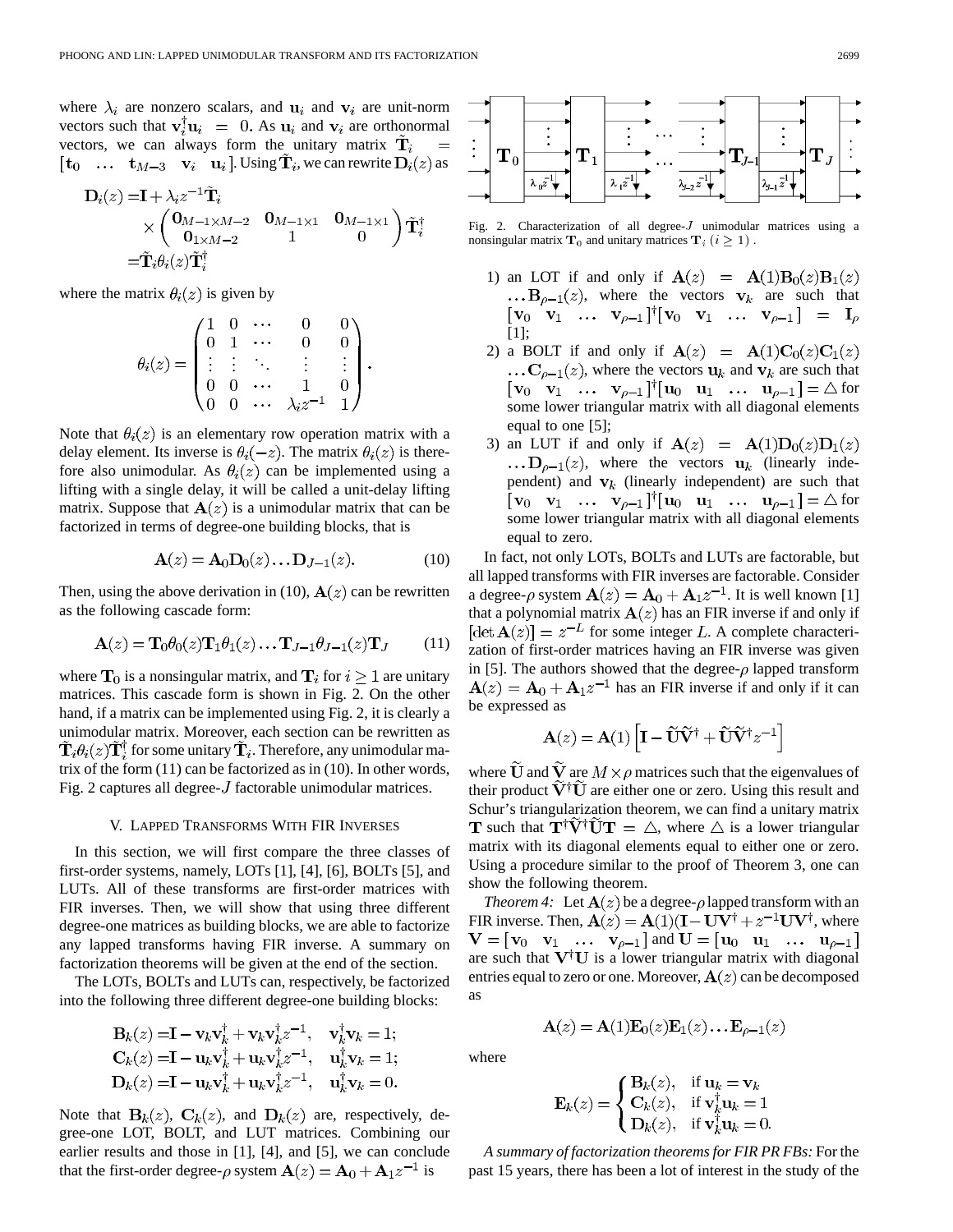| Class of FBs                        | Always      |
|-------------------------------------|-------------|
|                                     | Factorable? |
| Paraunitary FB [19]                 | YES         |
| CAFACAFI FB [5]                     | NO          |
| Unimodular FB [13]                  | NΟ          |
| Time-varying Lossless FB [21]       | NΟ          |
| Paraunitary FB over GF(2) [22]      | NO          |
| Order-One Paraunitary FB (LOT) [19] | YES         |
| Order-One CAFACAFI FB (BOLT) [5]    | YES         |
| LOT over $GF(2)$ [22]               | YES         |
| Order-One Unimodular FB (LUT)       | YES         |
| Order-One FIR FB with FIR Inverse   | YES         |

TABLE I SUMMARY OF FACTORIZATION THEOREM OF FBS

factorization theorem for FIR PR FBs. The advantage of a factorized form is that it efficiently (i.e., minimally) captures all FBs within the specific class of FB by using simple building blocks. Using the cascade structure from the factorization theorem, PR is guaranteed, and the free parameters can be designed to achieve the desired goal. The earliest minimal factorization results for FIR PR FBs was shown by Vaidyanathan. In [19], Vaidyanathan showed that paraunitary FBs can always be minimally factorized into degree-one building blocks. Since then, the factorization of various classes of FBs has been investigated by a number of researchers. In Table I, we summarize some of the results. Note that all the FBs in Table I have FIR analysis and FIR synthesis filters. Unless stated explicitly, the FBs listed in Table I are assumed to be LTI and over the real or complex field. From the table, we can conclude the following.

- 1) Except for the paraunitary case, FBs with arbitrary order are, in general, unfactorable. These FBs include the CAFACAFI FB [5], the unimodular FB [5], [13], the time-varying lossless FB [21], and the paraunitary FB over the finite field GF(2) [22].
- 2) All the listed order-one FBs (i.e., lapped transforms) are factorable. These FBs include the LOT [1], [19], the BOLT [5], the LUT, the order-one FB with FIR inverse, and the LOT over GF(2) [22].

#### VI. TWO EXAMPLES

In this section, weprovide two examplesto demonstrate potential applications of LUTs. In both examples, we use the factorization in Theorem 3 to design the vectors  $\mathbf{u}_i$  and  $\mathbf{v}_i$  using nonlinear optimizationpackages[24].Hence,theresultsarenotoptimal,but they show that despite having a very small system delay, their performance is comparable with that of LOTs and BOLTs.

*Example 1—LUT with Good Frequency Response:* In this example, we apply the factorization theorem in Section III to the design of LUTs with good filters. The number of channel is  $M = 8$ , and the degree is  $\rho = 3$ . The system delay of the LUT is therefore 7. The free parameters are optimized so that the total stopband energy of the eight filters is minimized. The result is shown in Fig. 3. The filters have a stopband attenuation of at least 21.7 dB. Comparing the result with those in [5], the



Fig. 3. Magnitude response of the analysis filters for an eight-channel LUT with degree  $\rho = 3$ .



Fig. 4. Comparison of coding gain of eight-channel degree-two LUT, BOLT, and LOT for AR(1) input with correlation  $\alpha$ .

LOT and BOLT ( $M = 8$  and  $\rho = 3$ ) have a stopband attenuation of around 20 and 26 dB, respectively. The system delays of LOT and BOLT are 15 and 31, respectively. We see that the LUT, which has a much smaller system delay, has a better stopband attenuation than the LOT. Although BOLT is better than LUT, its system delay is significantly larger.

*Example 2—Coding Gain for AR(1) Processes:* In this example, we compare the coding performances of LOTs, BOLTs, and LUTs for AR(1) process. The input signal  $\mathbf{x}(n)$  (which is a vector of dimension  $M$ ) is taken as the blocked version of a scalar AR(1) process with correlation coefficients  $\alpha$ . The number of channels is  $M = 8$ , and the number of degrees is  $\rho = 2$ . For  $0.85 \le \alpha \le 0.95$ , we optimize the coding gain of LOTs, BOLTs, and LUTs.2 The results are plotted in Fig. 4. From Fig. 4, we see that the LUTs always outperform the BOLTs, whereas the BOLTs always outperform the LOTs.

<sup>2</sup>Like other nonparaunitary matrices, the direct application of LUTs in subband coding will suffer from noise amplification at the synthesis end. To avoid this problem, we employ the minimum noise structure in [23], which is closely related to the closed-loop vector DPCM.